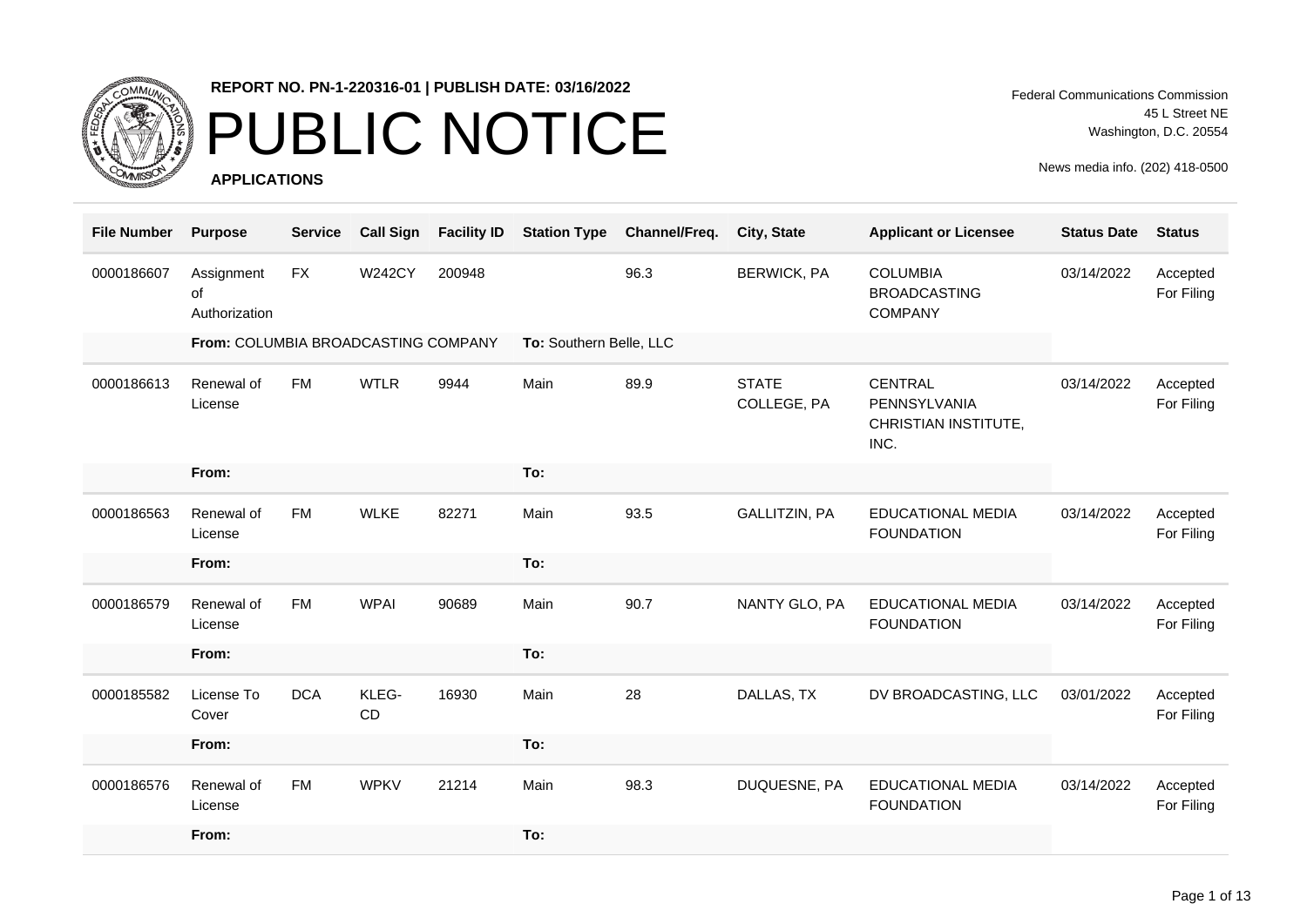

## PUBLIC NOTICE

**APPLICATIONS**

Federal Communications Commission 45 L Street NE Washington, D.C. 20554

| <b>File Number</b> | <b>Purpose</b>                      | <b>Service</b> | <b>Call Sign</b> | <b>Facility ID</b> | <b>Station Type</b>     | Channel/Freq. | City, State                  | <b>Applicant or Licensee</b>                             | <b>Status Date</b> | <b>Status</b>          |
|--------------------|-------------------------------------|----------------|------------------|--------------------|-------------------------|---------------|------------------------------|----------------------------------------------------------|--------------------|------------------------|
| 0000186633         | Renewal of<br>License               | <b>FX</b>      | <b>W206BV</b>    | 89607              | Main                    | 89.1          | MANSFIELD, PA                | PENSACOLA CHRISTIAN<br>COLLEGE, INC.                     | 03/14/2022         | Accepted<br>For Filing |
|                    | From:                               |                |                  |                    | To:                     |               |                              |                                                          |                    |                        |
| 0000186565         | Renewal of<br>License               | <b>FM</b>      | <b>WLKA</b>      | 41202              | Main                    | 88.3          | TAFTON, PA                   | <b>EDUCATIONAL MEDIA</b><br><b>FOUNDATION</b>            | 03/14/2022         | Accepted<br>For Filing |
|                    | From:                               |                |                  |                    | To:                     |               |                              |                                                          |                    |                        |
| 0000186625         | Minor<br>Modification               | <b>FX</b>      | <b>W255AS</b>    | 151894             |                         | 98.9          | AUGUSTA, GA                  | <b>EDGEWATER</b><br>BROADCASTING, INC.                   | 03/14/2022         | Accepted<br>For Filing |
|                    | From:                               |                |                  |                    | To:                     |               |                              |                                                          |                    |                        |
| 0000186572         | Renewal of<br>License               | <b>FM</b>      | <b>WLBW</b>      | 28170              | Main                    | 92.1          | <b>FENWICK</b><br>ISLAND, DE | <b>EDUCATIONAL MEDIA</b><br><b>FOUNDATION</b>            | 03/14/2022         | Accepted<br>For Filing |
|                    | From:                               |                |                  |                    | To:                     |               |                              |                                                          |                    |                        |
| 0000186609         | Assignment<br>of<br>Authorization   | AM             | <b>WBWX</b>      | 27001              | Main                    | 1280.0        | <b>BERWICK, PA</b>           | <b>COLUMBIA</b><br><b>BROADCASTING</b><br><b>COMPANY</b> | 03/14/2022         | Accepted<br>For Filing |
|                    | From: COLUMBIA BROADCASTING COMPANY |                |                  |                    | To: Southern Belle, LLC |               |                              |                                                          |                    |                        |
| 0000186581         | Renewal of<br>License               | <b>FX</b>      | <b>W223BY</b>    | 148636             |                         | 92.5          | <b>CONNELLSVILLE</b><br>, PA | <b>EDUCATIONAL MEDIA</b><br><b>FOUNDATION</b>            | 03/14/2022         | Accepted<br>For Filing |
|                    | From:                               |                |                  |                    | To:                     |               |                              |                                                          |                    |                        |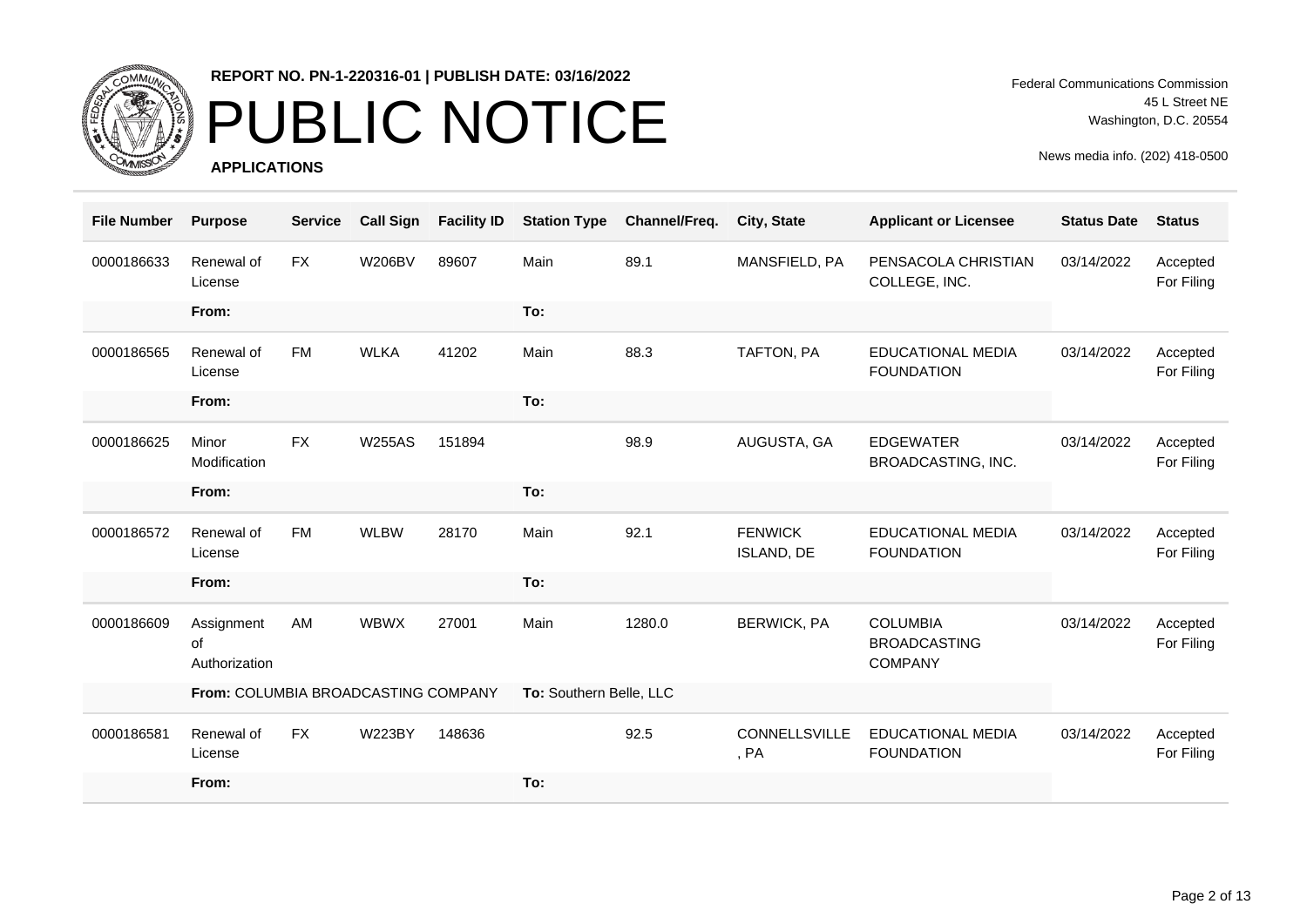

## PUBLIC NOTICE

**APPLICATIONS**

Federal Communications Commission 45 L Street NE Washington, D.C. 20554

| <b>File Number</b> | <b>Purpose</b>                                                         | <b>Service</b> | <b>Call Sign</b>   | <b>Facility ID</b> | <b>Station Type</b>    | Channel/Freq. | City, State         | <b>Applicant or Licensee</b>                                                  | <b>Status Date</b> | <b>Status</b>          |
|--------------------|------------------------------------------------------------------------|----------------|--------------------|--------------------|------------------------|---------------|---------------------|-------------------------------------------------------------------------------|--------------------|------------------------|
| 0000186617         | Renewal of<br>License                                                  | FL.            | WOOM-<br><b>LP</b> | 196383             |                        | 92.9          | PHILADELPHIA,<br>PA | SOUTH PHILADELPHIA<br>RAINBOW COMMITTEE<br><b>COMMUNITY CENTER,</b><br>INC.   | 03/14/2022         | Accepted<br>For Filing |
|                    | From:                                                                  |                |                    |                    | To:                    |               |                     |                                                                               |                    |                        |
| 0000186556         | Assignment<br>of<br>Authorization                                      | <b>FX</b>      | <b>K250CF</b>      | 201566             |                        | 97.9          | SHERWOOD, AR        | ESTATE OF GEORGE V.<br>DOMERESE, TIMOTHY<br>DOMERESE,<br><b>ADMINISTRATOR</b> | 03/14/2022         | Accepted<br>For Filing |
|                    | From: ESTATE OF GEORGE V. DOMERESE,<br>TIMOTHY DOMERESE, ADMINISTRATOR |                |                    |                    | To: Radio La Raza, LLC |               |                     |                                                                               |                    |                        |
| 0000185199         | Modification<br>to License<br>Amendment<br>(Next Gen)                  | <b>DTV</b>     | <b>WUPV</b>        | 10897              | Main                   | 180.0         | ASHLAND, VA         | <b>GRAY TELEVISION</b><br>LICENSEE, LLC                                       | 03/14/2022         | Received               |
|                    | From:                                                                  |                |                    |                    | To:                    |               |                     |                                                                               |                    |                        |
| 0000186574         | Renewal of<br>License                                                  | <b>FX</b>      | <b>W296CD</b>      | 157218             |                        | 107.1         | JONESTOWN,<br>PA    | <b>EDUCATIONAL MEDIA</b><br><b>FOUNDATION</b>                                 | 03/14/2022         | Accepted<br>For Filing |
|                    | From:                                                                  |                |                    |                    | To:                    |               |                     |                                                                               |                    |                        |
| 0000186570         | Modification<br>to License<br>(Next Gen)                               | <b>DTV</b>     | <b>WCVW</b>        | 9989               | Main                   | 560.0         | RICHMOND, VA        | <b>VPM MEDIA</b><br>CORPORATION                                               | 03/14/2022         | Accepted<br>For Filing |
|                    | From:                                                                  |                |                    |                    | To:                    |               |                     |                                                                               |                    |                        |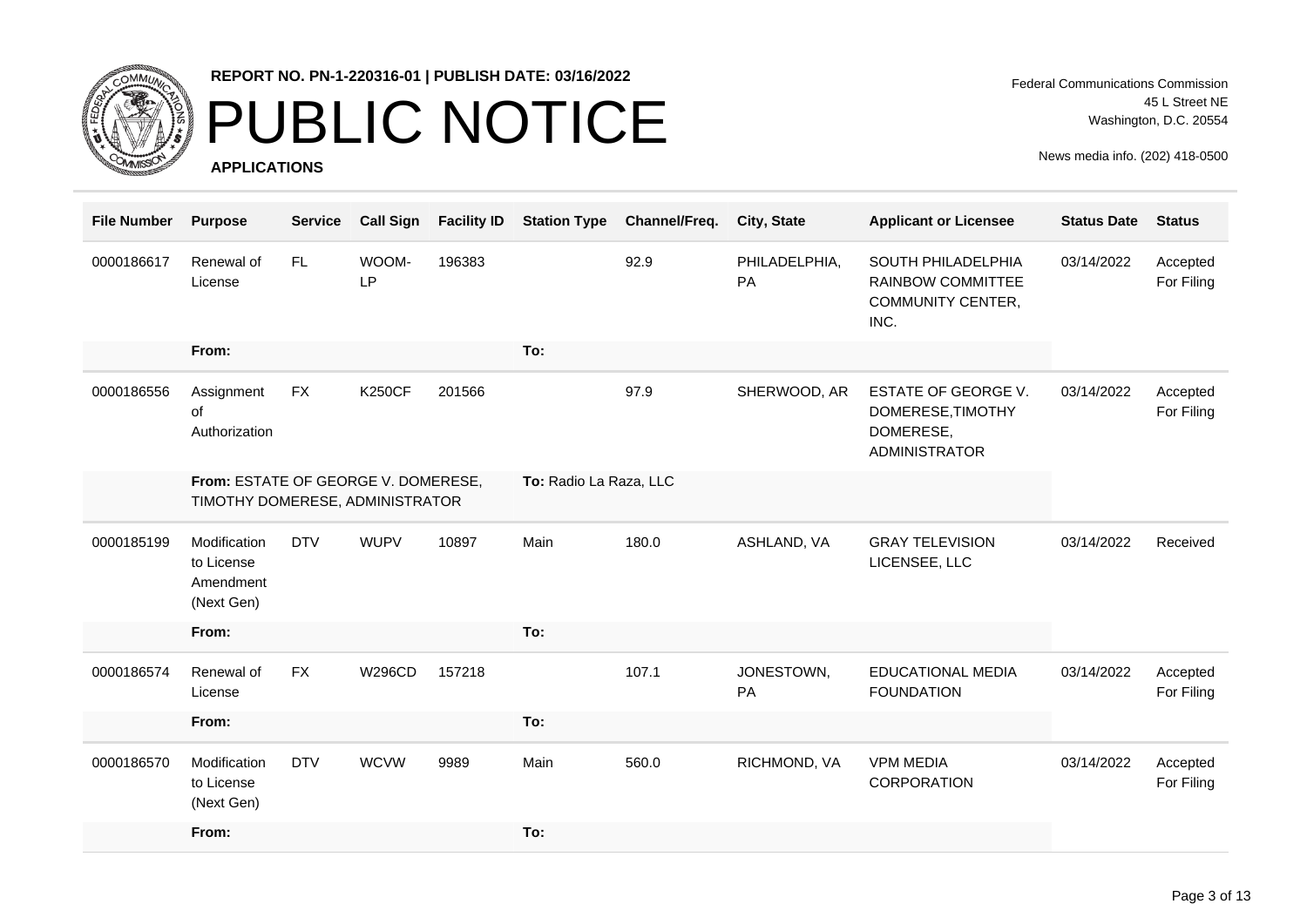

## PUBLIC NOTICE

**APPLICATIONS**

Federal Communications Commission 45 L Street NE Washington, D.C. 20554

| <b>File Number</b> | <b>Purpose</b>                           | <b>Service</b> | <b>Call Sign</b> | <b>Facility ID</b> | <b>Station Type</b>     | Channel/Freq. | City, State                               | <b>Applicant or Licensee</b>                                       | <b>Status Date</b> | <b>Status</b>          |
|--------------------|------------------------------------------|----------------|------------------|--------------------|-------------------------|---------------|-------------------------------------------|--------------------------------------------------------------------|--------------------|------------------------|
| 0000186608         | Assignment<br>of<br>Authorization        | <b>FX</b>      | <b>W282CO</b>    | 200944             |                         | 104.3         | BLOOMSBURG,<br><b>PA</b>                  | <b>COLUMBIA</b><br><b>BROADCASTING</b><br><b>COMPANY</b>           | 03/14/2022         | Accepted<br>For Filing |
|                    | From: COLUMBIA BROADCASTING COMPANY      |                |                  |                    | To: Southern Belle, LLC |               |                                           |                                                                    |                    |                        |
| 0000186646         | Minor<br>Modification                    | FL.            | <b>KKXI-LP</b>   | 133429             |                         | 92.3          | <b>MOUNT</b><br>PLEASANT, TX              | ALPHA BROADCASTING<br>NETWORK, INC.                                | 03/14/2022         | Accepted<br>For Filing |
|                    | From:                                    |                |                  |                    | To:                     |               |                                           |                                                                    |                    |                        |
| 0000160109         | Renewal of<br>License<br>Amendment       | <b>FM</b>      | <b>KTIL-FM</b>   | 164182             | Main                    | 95.9          | BAY CITY, OR                              | <b>ALEXANDRA</b><br>COMMUNICATIONS, INC.                           | 03/14/2022         | Received               |
|                    | From:                                    |                |                  |                    | To:                     |               |                                           |                                                                    |                    |                        |
| 0000166060         | New NCE<br>FM CP<br>Amendment            | <b>FM</b>      |                  | 767170             | Main                    | 89.9          | ST. MICHAELS,<br>$A\!Z$                   | Gallup Public Radio                                                | 03/14/2022         | Received               |
|                    | From:                                    |                |                  |                    | To:                     |               |                                           |                                                                    |                    |                        |
| 0000186586         | Minor<br>Modification                    | <b>DTX</b>     | <b>KCAL-TV</b>   | 21422              | Main                    | 186.0         | LOS ANGELES,<br>CA                        | <b>LOS ANGELES</b><br><b>TELEVISION STATION</b><br><b>KCAL LLC</b> | 03/14/2022         | Accepted<br>For Filing |
|                    | From:                                    |                |                  |                    | To:                     |               |                                           |                                                                    |                    |                        |
| 0000185851         | Modification<br>to License<br>(Next Gen) | <b>LPD</b>     | KGRX-<br>LD      | 187703             |                         | 19            | <b>GILA RIVER</b><br><b>INDIAN CO, AZ</b> | <b>GILA RIVER</b><br>TELECOMMUNICATIONS,<br>INC.                   | 03/04/2022         | Accepted<br>For Filing |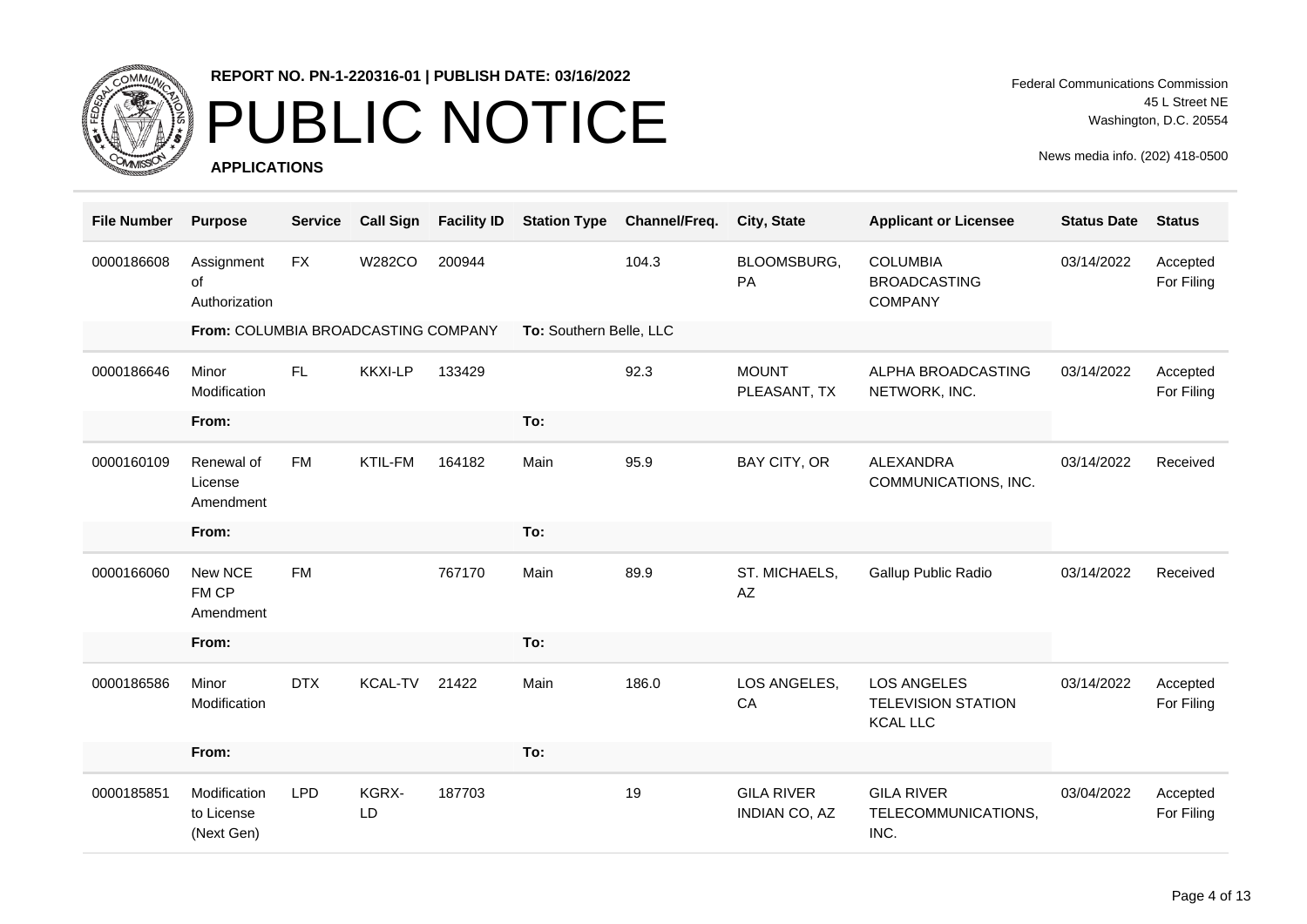

# PUBLIC NOTICE

**APPLICATIONS**

Federal Communications Commission 45 L Street NE Washington, D.C. 20554

| <b>File Number</b> | <b>Purpose</b>                      | <b>Service</b> | <b>Call Sign</b> | <b>Facility ID</b> | <b>Station Type</b>     | Channel/Freq. | City, State               | <b>Applicant or Licensee</b>                             | <b>Status Date</b> | <b>Status</b>          |
|--------------------|-------------------------------------|----------------|------------------|--------------------|-------------------------|---------------|---------------------------|----------------------------------------------------------|--------------------|------------------------|
|                    | From:                               |                |                  |                    | To:                     |               |                           |                                                          |                    |                        |
| 0000186606         | Assignment<br>of<br>Authorization   | AM             | <b>WHLM</b>      | 12465              | Main                    | 930.0         | BLOOMSBURG,<br>PA         | <b>COLUMBIA</b><br><b>BROADCASTING</b><br><b>COMPANY</b> | 03/14/2022         | Accepted<br>For Filing |
|                    | From: COLUMBIA BROADCASTING COMPANY |                |                  |                    | To: Southern Belle, LLC |               |                           |                                                          |                    |                        |
| 0000167296         | New NCE<br>FM CP<br>Amendment       | <b>FM</b>      |                  | 766443             | Main                    | 88.3          | NEWARK, OH                | Strong Tower Christian<br>Media                          | 03/14/2022         | Received               |
|                    | From:                               |                |                  |                    | To:                     |               |                           |                                                          |                    |                        |
| 0000160112         | Renewal of<br>License<br>Amendment  | AM             | KTIL             | 50554              | Main                    | 1590.0        | NETARTS, OR               | ALEXANDRA<br>COMMUNICATIONS, INC.                        | 03/14/2022         | Received               |
|                    | From:                               |                |                  |                    | To:                     |               |                           |                                                          |                    |                        |
| 0000186638         | Minor<br>Modification               | <b>FX</b>      | <b>W300EI</b>    | 155888             |                         | 106.3         | NEW YORK, NY              | APPLE 107.1, INC.                                        | 03/14/2022         | Accepted<br>For Filing |
|                    | From:                               |                |                  |                    | To:                     |               |                           |                                                          |                    |                        |
| 0000160107         | Renewal of<br>License<br>Amendment  | AM             | <b>KUJ</b>       | 35718              | Main                    | 1420.0        | WALLA WALLA,<br><b>WA</b> | ALEXANDRA<br>COMMUNICATIONS, INC.                        | 03/14/2022         | Received               |
|                    | From:                               |                |                  |                    | To:                     |               |                           |                                                          |                    |                        |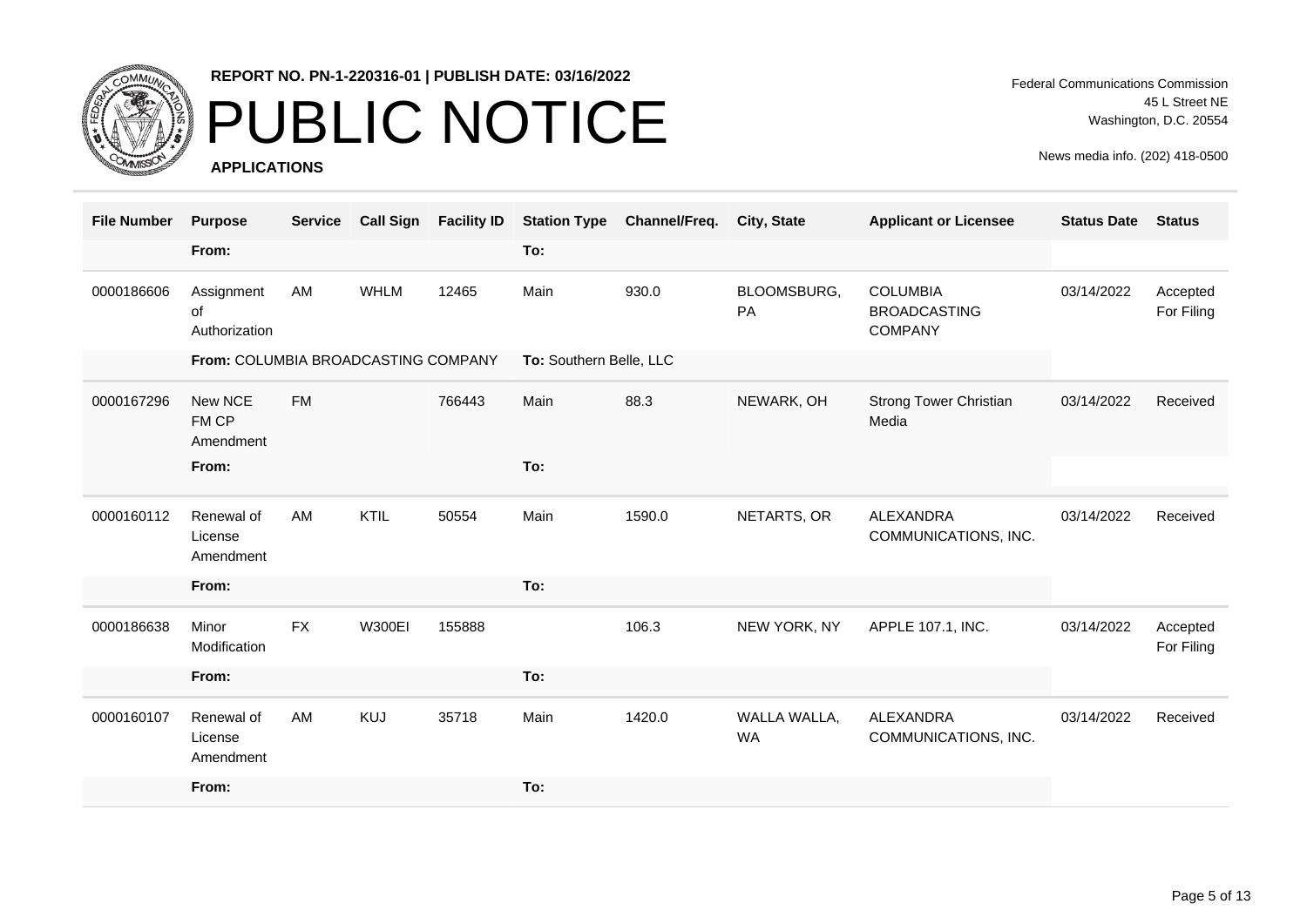

## PUBLIC NOTICE

**APPLICATIONS**

Federal Communications Commission 45 L Street NE Washington, D.C. 20554

| <b>File Number</b> | <b>Purpose</b>                     | <b>Service</b> | <b>Call Sign</b>         | <b>Facility ID</b> | <b>Station Type</b> | Channel/Freq. | City, State                    | <b>Applicant or Licensee</b>                                   | <b>Status Date</b> | <b>Status</b>          |
|--------------------|------------------------------------|----------------|--------------------------|--------------------|---------------------|---------------|--------------------------------|----------------------------------------------------------------|--------------------|------------------------|
| 0000186630         | Renewal of<br>License              | <b>FM</b>      | <b>WPCL</b>              | 73197              | Main                | 97.3          | <b>NORTHERN</b><br>CAMBRIA, PA | CENTRAL<br>PENNSYLVANIA<br>CHRISTIAN INSTITUTE,<br>INC.        | 03/14/2022         | Accepted<br>For Filing |
|                    | From:                              |                |                          |                    | To:                 |               |                                |                                                                |                    |                        |
| 0000160115         | Renewal of<br>License<br>Amendment | <b>FM</b>      | KNHK-<br><b>FM</b>       | 78697              | Main                | 101.9         | <b>WESTON, OR</b>              | ALEXANDRA<br>COMMUNICATIONS, INC.                              | 03/14/2022         | Received               |
|                    | From:                              |                |                          |                    | To:                 |               |                                |                                                                |                    |                        |
| 0000186580         | Renewal of<br>License              | <b>FM</b>      | <b>WMKF</b>              | 26522              | Main                | 106.9         | MASONTOWN,<br>PA               | EDUCATIONAL MEDIA<br><b>FOUNDATION</b>                         | 03/14/2022         | Accepted<br>For Filing |
|                    | From:                              |                |                          |                    | To:                 |               |                                |                                                                |                    |                        |
| 0000186632         | Renewal of<br>License              | <b>FM</b>      | WQJU                     | 9945               | Main                | 107.1         | MIFFLINTOWN,<br>PA             | <b>CENTRAL</b><br>PENNSYLVANIA<br>CHRISTIAN INSTITUTE,<br>INC. | 03/14/2022         | Accepted<br>For Filing |
|                    | From:                              |                |                          |                    | To:                 |               |                                |                                                                |                    |                        |
| 0000186596         | License To<br>Cover                | <b>FB</b>      | KVOQ-<br>FM <sub>3</sub> | 171085             |                     | 102.3         | BOULDER, CO                    | PUBLIC BROADCASTING<br>OF COLORADO, INC.                       | 03/14/2022         | Accepted<br>For Filing |
|                    | From:                              |                |                          |                    | To:                 |               |                                |                                                                |                    |                        |
| 0000186637         | Renewal of<br>License              | <b>FM</b>      | <b>WVME</b>              | 88021              | Main                | 91.9          | MEADVILLE, PA                  | THE MOODY BIBLE<br>INSTITUTE OF CHICAGO                        | 03/14/2022         | Accepted<br>For Filing |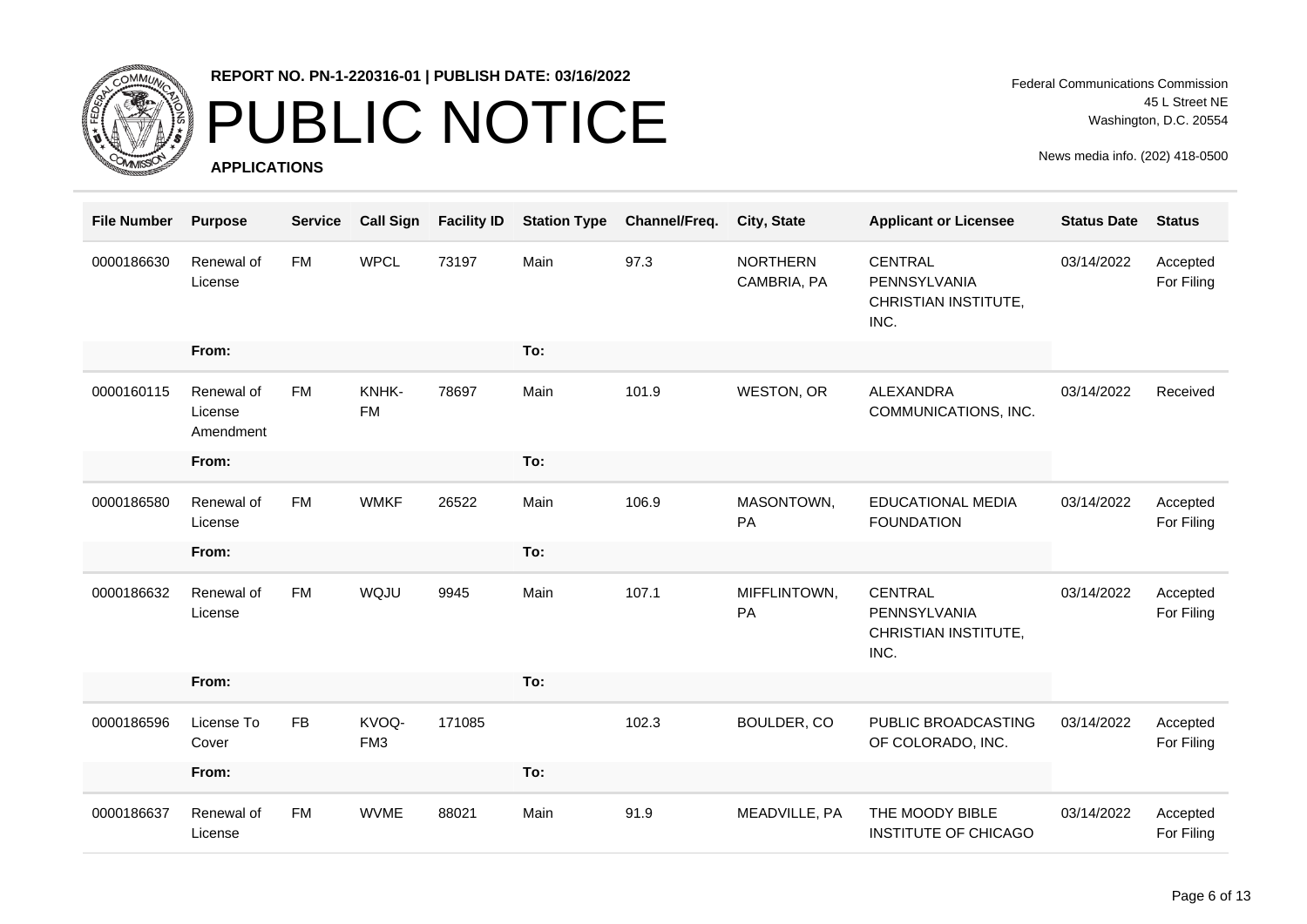

## PUBLIC NOTICE

**APPLICATIONS**

Federal Communications Commission 45 L Street NE Washington, D.C. 20554

| <b>File Number</b> | <b>Purpose</b>                     | <b>Service</b> | <b>Call Sign</b> | <b>Facility ID</b> | <b>Station Type</b> | Channel/Freq.                                                                                         | <b>City, State</b>         | <b>Applicant or Licensee</b>                                                                                                                           | <b>Status Date</b> | <b>Status</b>          |
|--------------------|------------------------------------|----------------|------------------|--------------------|---------------------|-------------------------------------------------------------------------------------------------------|----------------------------|--------------------------------------------------------------------------------------------------------------------------------------------------------|--------------------|------------------------|
|                    | From:                              |                |                  |                    | To:                 |                                                                                                       |                            |                                                                                                                                                        |                    |                        |
| 0000160114         | Renewal of<br>License<br>Amendment | <b>FM</b>      | <b>KDEP</b>      | 78488              | Main                | 105.5                                                                                                 | <b>GARIBALDI, OR</b>       | ALEXANDRA<br>COMMUNICATIONS, INC.                                                                                                                      | 03/14/2022         | Received               |
|                    | From:                              |                |                  |                    | To:                 |                                                                                                       |                            |                                                                                                                                                        |                    |                        |
| 0000186583         | Renewal of<br>License              | <b>FM</b>      | <b>WLKJ</b>      | 25733              | Main                | 105.7                                                                                                 | PORTAGE, PA                | <b>EDUCATIONAL MEDIA</b><br><b>FOUNDATION</b>                                                                                                          | 03/14/2022         | Accepted<br>For Filing |
|                    | From:                              |                |                  |                    | To:                 |                                                                                                       |                            |                                                                                                                                                        |                    |                        |
| 0000186567         | Renewal of<br>License              | <b>FM</b>      | <b>WKPA</b>      | 63546              | Main                | 107.9                                                                                                 | PORT MATILDA,<br><b>PA</b> | <b>EDUCATIONAL MEDIA</b><br><b>FOUNDATION</b>                                                                                                          | 03/14/2022         | Accepted<br>For Filing |
|                    | From:                              |                |                  |                    | To:                 |                                                                                                       |                            |                                                                                                                                                        |                    |                        |
| 0000166858         | New NCE<br>FM CP<br>Amendment      | <b>FM</b>      |                  | 768387             | Main                | 90.9                                                                                                  | WOODLAKE, VA               | <b>REDEEMER</b><br>BROADCASTING, INC.                                                                                                                  | 03/11/2022         | Accepted<br>For Filing |
|                    | From:                              |                |                  |                    | To:                 |                                                                                                       |                            |                                                                                                                                                        |                    |                        |
|                    |                                    |                |                  |                    |                     | Comment #1 Petition for Reconsideration Granted and application reinstated 3/14/2022 - no letter sent |                            | Comment #2 Petitions to deny this application must be on file no later than 30 days from the date of the notice accepting this application for filing. |                    |                        |
| 0000186598         | Minor<br>Modification              | <b>FX</b>      | <b>W262CC</b>    | 148289             |                     | 100.3                                                                                                 | TALLAHASSEE,<br>FL.        | Piedmont<br>Communications, Inc.                                                                                                                       | 03/14/2022         | Accepted<br>For Filing |
|                    | From:                              |                |                  |                    | To:                 |                                                                                                       |                            |                                                                                                                                                        |                    |                        |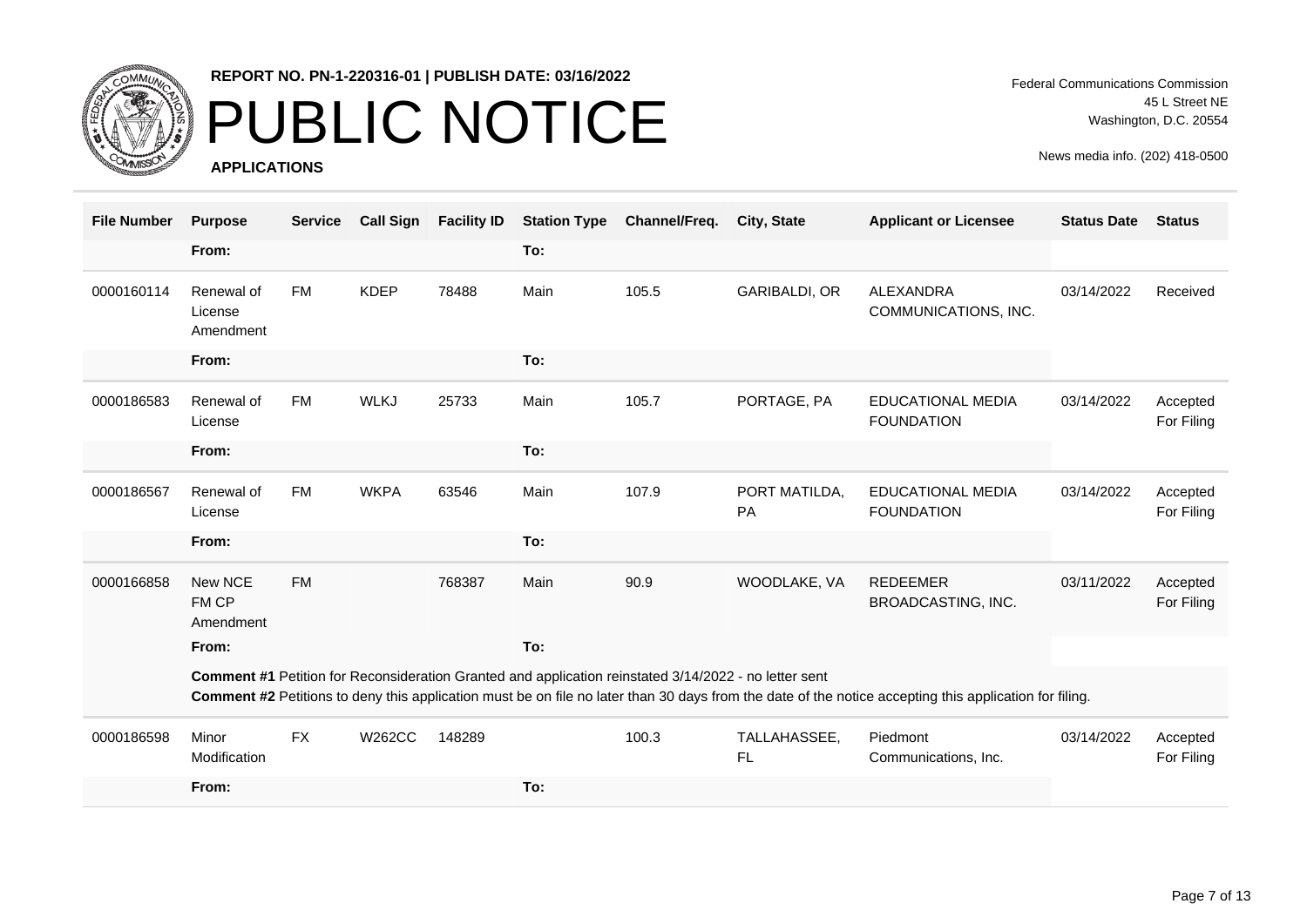

# PUBLIC NOTICE

**APPLICATIONS**

Federal Communications Commission 45 L Street NE Washington, D.C. 20554

| <b>File Number</b> | <b>Purpose</b>                      | <b>Service</b> | <b>Call Sign</b>   | <b>Facility ID</b> | <b>Station Type</b>     | Channel/Freq. | City, State            | <b>Applicant or Licensee</b>                             | <b>Status Date</b> | <b>Status</b>          |
|--------------------|-------------------------------------|----------------|--------------------|--------------------|-------------------------|---------------|------------------------|----------------------------------------------------------|--------------------|------------------------|
| 0000186585         | Renewal of<br>License               | <b>FX</b>      | <b>W269AS</b>      | 20863              | Main                    | 101.7         | CARLISLE, ETC.<br>, PA | <b>EDUCATIONAL MEDIA</b><br><b>FOUNDATION</b>            | 03/14/2022         | Accepted<br>For Filing |
|                    | From:                               |                |                    |                    | To:                     |               |                        |                                                          |                    |                        |
| 0000186636         | Renewal of<br>License               | <b>FM</b>      | <b>WVMN</b>        | 43698              | Main                    | 90.1          | NEW CASTLE,<br>PA      | THE MOODY BIBLE<br><b>INSTITUTE OF CHICAGO</b>           | 03/14/2022         | Accepted<br>For Filing |
|                    | From:                               |                |                    |                    | To:                     |               |                        |                                                          |                    |                        |
| 0000186610         | Assignment<br>of<br>Authorization   | <b>FX</b>      | <b>W288CF</b>      | 157251             |                         | 105.5         | DANVILLE, PA           | <b>COLUMBIA</b><br><b>BROADCASTING</b><br><b>COMPANY</b> | 03/14/2022         | Accepted<br>For Filing |
|                    | From: COLUMBIA BROADCASTING COMPANY |                |                    |                    | To: Southern Belle, LLC |               |                        |                                                          |                    |                        |
| 0000186582         | Renewal of<br>License               | <b>FM</b>      | <b>WLVX</b>        | 25225              | Main                    | 107.1         | GREENVILLE,<br>PA      | <b>EDUCATIONAL MEDIA</b><br><b>FOUNDATION</b>            | 03/14/2022         | Accepted<br>For Filing |
|                    | From:                               |                |                    |                    | To:                     |               |                        |                                                          |                    |                        |
| 0000182817         | License To<br>Cover<br>Amendment    | <b>LPD</b>     | K14SU-D            | 188731             |                         | 14            | <b>KEOKUK, IA</b>      | <b>DTV AMERICA</b><br>CORPORATION                        | 03/14/2022         | Received               |
|                    | From:                               |                |                    |                    | To:                     |               |                        |                                                          |                    |                        |
| 0000186631         | Minor<br>Modification               | <b>FS</b>      | KFNW-<br><b>FM</b> | 49772              | Main                    | 97.9          | FARGO, ND              | UNIVERSITY OF<br>NORTHWESTERN-ST.<br><b>PAUL</b>         | 03/14/2022         | Accepted<br>For Filing |
|                    | From:                               |                |                    |                    | To:                     |               |                        |                                                          |                    |                        |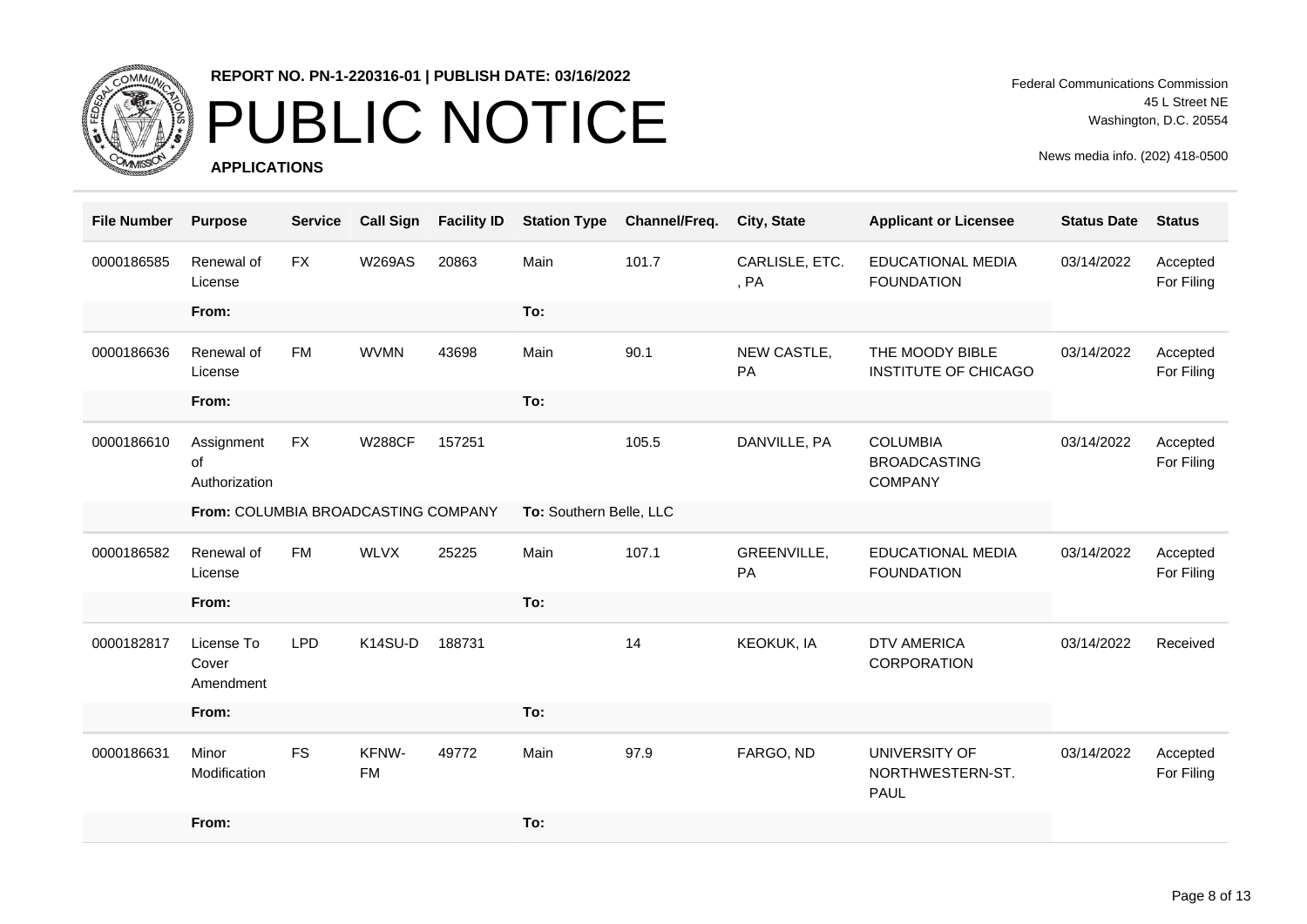

# PUBLIC NOTICE

**APPLICATIONS**

Federal Communications Commission 45 L Street NE Washington, D.C. 20554

| <b>File Number</b> | <b>Purpose</b>                | <b>Service</b> | <b>Call Sign</b> | <b>Facility ID</b> | <b>Station Type</b> | Channel/Freq. | City, State                   | <b>Applicant or Licensee</b>                                                     | <b>Status Date</b> | <b>Status</b>          |
|--------------------|-------------------------------|----------------|------------------|--------------------|---------------------|---------------|-------------------------------|----------------------------------------------------------------------------------|--------------------|------------------------|
| 0000186557         | Minor<br>Modification         | <b>FX</b>      | <b>K226BQ</b>    | 86757              | Main                | 93.1          | ST. GEORGE,<br>UT             | CANYON MEDIA GROUP,<br><b>LLC</b>                                                | 03/14/2022         | Accepted<br>For Filing |
|                    | From:                         |                |                  |                    | To:                 |               |                               |                                                                                  |                    |                        |
| 0000186573         | Renewal of<br>License         | <b>FM</b>      | <b>WKBP</b>      | 19543              | Main                | 95.9          | <b>BENTON, PA</b>             | <b>EDUCATIONAL MEDIA</b><br><b>FOUNDATION</b>                                    | 03/14/2022         | Accepted<br>For Filing |
|                    | From:                         |                |                  |                    | To:                 |               |                               |                                                                                  |                    |                        |
| 0000166811         | New NCE<br>FM CP<br>Amendment | <b>FM</b>      |                  | 765923             | Main                | 88.5          | Logan, OH                     | Positive Alternative Radio,<br>Inc.                                              | 03/14/2022         | Received               |
|                    | From:                         |                |                  |                    | To:                 |               |                               |                                                                                  |                    |                        |
| 0000186628         | Minor<br>Modification         | <b>FX</b>      | K201IX           | 140253             |                     | 88.1          | <b>GRAND RAPIDS</b><br>, $MN$ | UNIVERSITY OF<br>NORTHWESTERN-ST.<br><b>PAUL</b>                                 | 03/14/2022         | Accepted<br>For Filing |
|                    | From:                         |                |                  |                    | To:                 |               |                               |                                                                                  |                    |                        |
| 0000186621         | Renewal of<br>License         | <b>FM</b>      | <b>WSRU</b>      | 60619              | Main                | 88.1          | <b>SLIPPERY ROCK</b><br>, PA  | <b>SLIPPERY ROCK</b><br><b>STUDENT</b><br><b>GOVERNMENT</b><br>ASSOCIATION, INC. | 03/14/2022         | Accepted<br>For Filing |
|                    | From:                         |                |                  |                    | To:                 |               |                               |                                                                                  |                    |                        |
| 0000186562         | Renewal of<br>License         | <b>FX</b>      | <b>W277AH</b>    | 21076              | Main                | 103.3         | DOVER, DE                     | <b>EDUCATIONAL MEDIA</b><br><b>FOUNDATION</b>                                    | 03/14/2022         | Accepted<br>For Filing |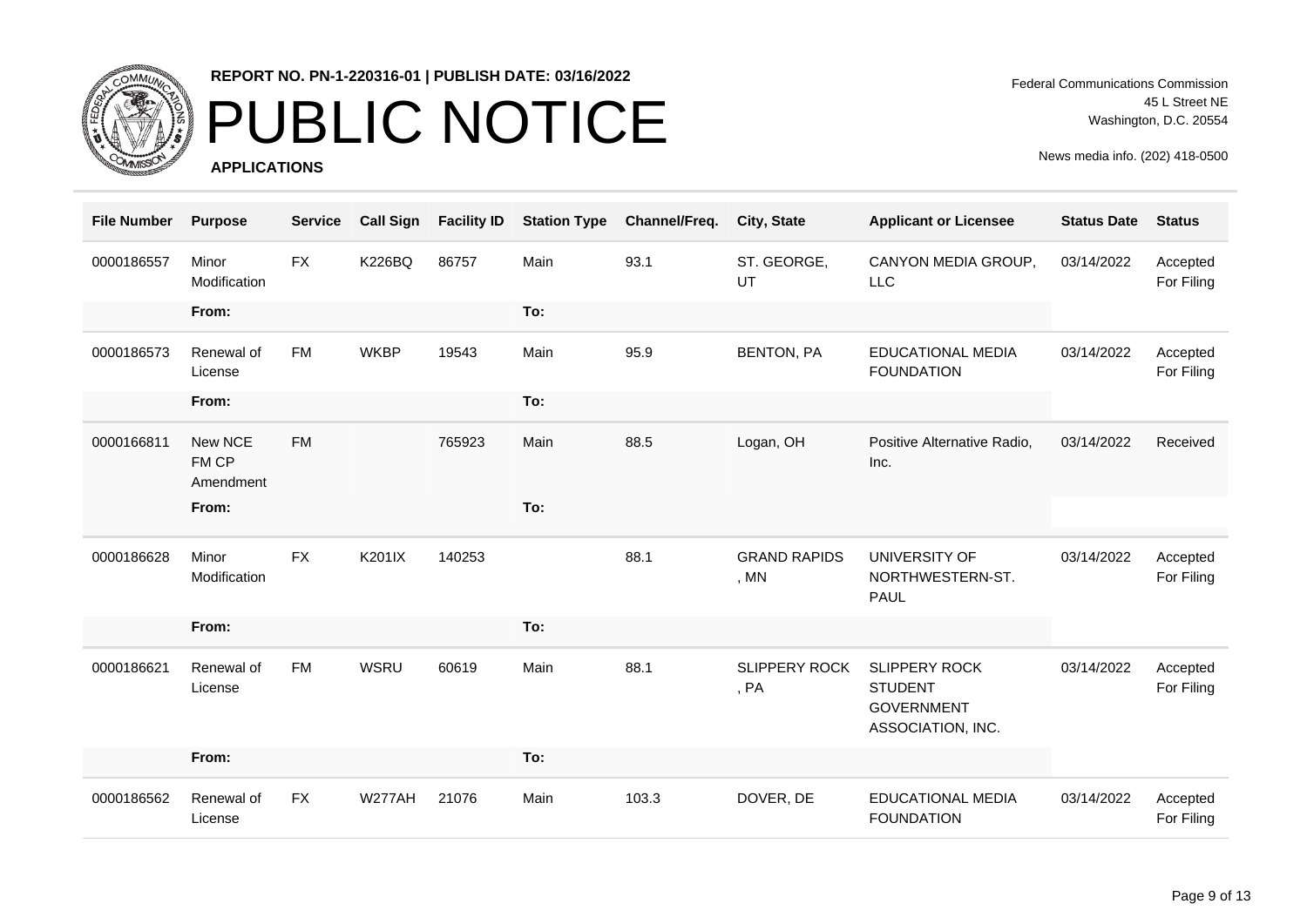

# PUBLIC NOTICE

**APPLICATIONS**

Federal Communications Commission 45 L Street NE Washington, D.C. 20554

| <b>File Number</b> | <b>Purpose</b>                                                         | <b>Service</b> | <b>Call Sign</b> | <b>Facility ID</b> | <b>Station Type</b>                                                                    | Channel/Freq. | City, State             | <b>Applicant or Licensee</b>                                                         | <b>Status Date</b> | <b>Status</b>          |
|--------------------|------------------------------------------------------------------------|----------------|------------------|--------------------|----------------------------------------------------------------------------------------|---------------|-------------------------|--------------------------------------------------------------------------------------|--------------------|------------------------|
|                    | From:                                                                  |                |                  |                    | To:                                                                                    |               |                         |                                                                                      |                    |                        |
| 0000167725         | New NCE<br>FM CP<br>Amendment                                          | <b>FM</b>      |                  | 764892             | Main                                                                                   | 91.5          | HURTSBORO,<br><b>AL</b> | Uchee Pines Institute                                                                | 03/14/2022         | Received               |
|                    | From:                                                                  |                |                  |                    | To:                                                                                    |               |                         |                                                                                      |                    |                        |
|                    |                                                                        |                |                  |                    | <b>Comment #1</b> Amendment denied 3/15/2022 per request of applicant - no letter sent |               |                         |                                                                                      |                    |                        |
| 0000186626         | Minor<br>Modification                                                  | <b>FM</b>      | <b>KELT</b>      | 170502             | Main                                                                                   | 102.5         | <b>ENCINAL, TX</b>      | Mildred Jean Leyendecker,<br>Executor                                                | 03/14/2022         | Accepted<br>For Filing |
|                    | From:                                                                  |                |                  |                    | To:                                                                                    |               |                         |                                                                                      |                    |                        |
| 0000186555         | Assignment<br>0f<br>Authorization                                      | AM             | <b>KMTL</b>      | 23871              | Main                                                                                   | 760.0         | SHERWOOD, AR            | <b>ESTATE OF GEORGE V.</b><br>DOMERESE, TIMOTHY<br>DOMERESE,<br><b>ADMINISTRATOR</b> | 03/14/2022         | Accepted<br>For Filing |
|                    | From: ESTATE OF GEORGE V. DOMERESE,<br>TIMOTHY DOMERESE, ADMINISTRATOR |                |                  |                    | To: Radio La Raza, LLC                                                                 |               |                         |                                                                                      |                    |                        |
| 0000186571         | Renewal of<br>License                                                  | <b>FM</b>      | <b>WJKB</b>      | 190374             | Main                                                                                   | 105.1         | SHEFFIELD, PA           | <b>EDUCATIONAL MEDIA</b><br><b>FOUNDATION</b>                                        | 03/14/2022         | Accepted<br>For Filing |
|                    | From:                                                                  |                |                  |                    | To:                                                                                    |               |                         |                                                                                      |                    |                        |
| 0000186614         | Renewal of<br>License                                                  | <b>FX</b>      | <b>W230CC</b>    | 140078             |                                                                                        | 93.9          | ALTOONA, PA             | <b>CENTRAL</b><br>PENNSYLVANIA<br>CHRISTIAN INSTITUTE,<br>INC.                       | 03/14/2022         | Accepted<br>For Filing |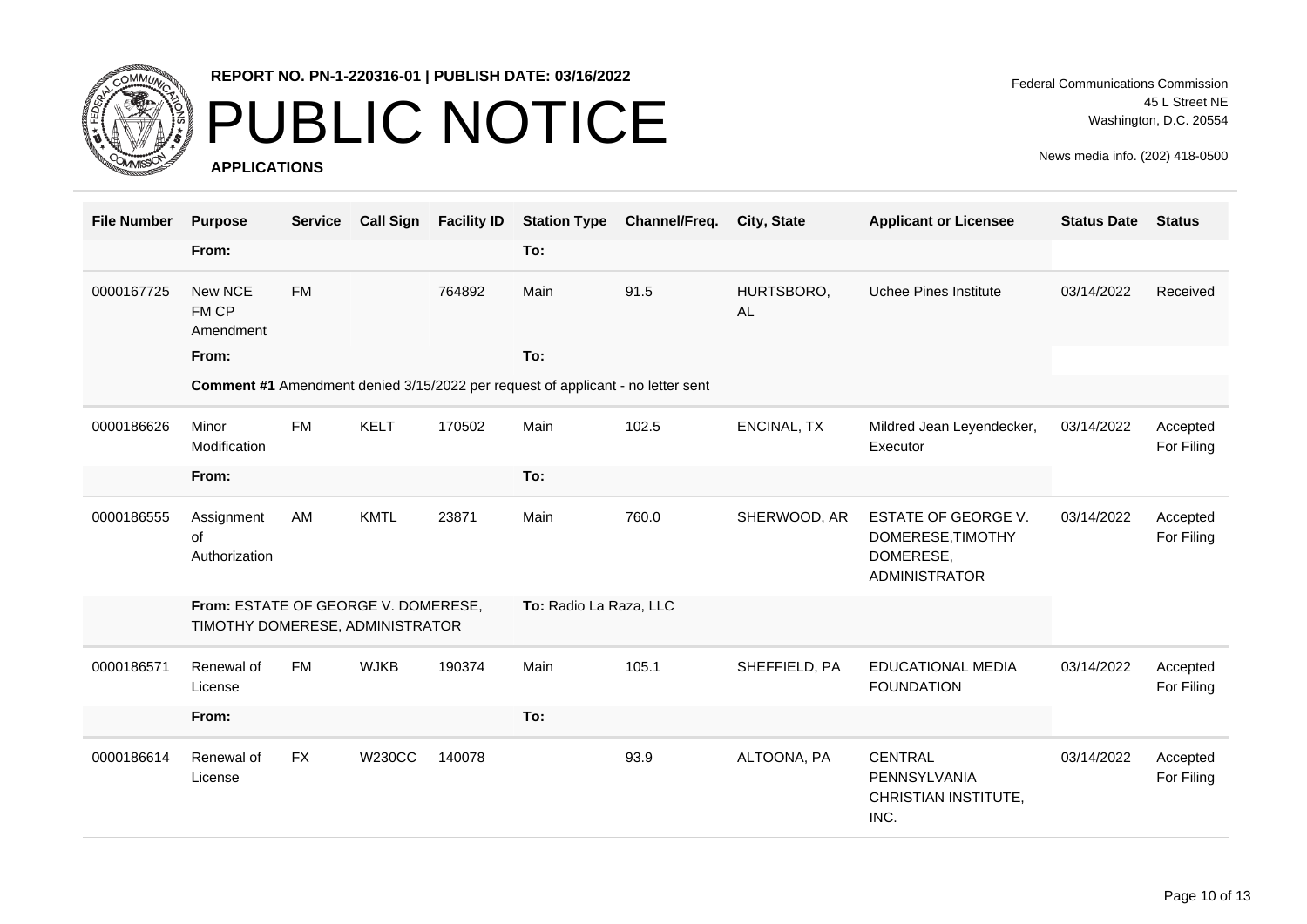

### PUBLIC NOTICE

**APPLICATIONS**

Federal Communications Commission 45 L Street NE Washington, D.C. 20554

| <b>File Number</b> | <b>Purpose</b>                | <b>Service</b> | <b>Call Sign</b> | <b>Facility ID</b> | <b>Station Type</b> | Channel/Freq. | City, State       | <b>Applicant or Licensee</b>                  | <b>Status Date</b> | <b>Status</b>          |
|--------------------|-------------------------------|----------------|------------------|--------------------|---------------------|---------------|-------------------|-----------------------------------------------|--------------------|------------------------|
|                    | From:                         |                |                  |                    | To:                 |               |                   |                                               |                    |                        |
| 0000186564         | Renewal of<br>License         | <b>FM</b>      | <b>WROZ</b>      | 25865              | Main                | 101.3         | LANCASTER, PA     | <b>EDUCATIONAL MEDIA</b><br><b>FOUNDATION</b> | 03/14/2022         | Accepted<br>For Filing |
|                    | From:                         |                |                  |                    | To:                 |               |                   |                                               |                    |                        |
| 0000186568         | Renewal of<br>License         | <b>FM</b>      | <b>WKHW</b>      | 91925              | Main                | 88.5          | HALIFAX, PA       | <b>EDUCATIONAL MEDIA</b><br><b>FOUNDATION</b> | 03/14/2022         | Accepted<br>For Filing |
|                    | From:                         |                |                  |                    | To:                 |               |                   |                                               |                    |                        |
| 0000186577         | Renewal of<br>License         | <b>FX</b>      | <b>W204CT</b>    | 148415             |                     | 88.7          | PITTSBURGH,<br>PA | <b>EDUCATIONAL MEDIA</b><br><b>FOUNDATION</b> | 03/14/2022         | Accepted<br>For Filing |
|                    | From:                         |                |                  |                    | To:                 |               |                   |                                               |                    |                        |
| 0000186474         | License To<br>Cover           | <b>LPD</b>     | WJDO-<br>LD      | 182012             | Main                | 29            | MACON, GA         | <b>DTV AMERICA</b><br>CORPORATION             | 03/11/2022         | Accepted<br>For Filing |
|                    | From:                         |                |                  |                    | To:                 |               |                   |                                               |                    |                        |
| 0000166357         | New NCE<br>FM CP<br>Amendment | <b>FM</b>      |                  | 766804             | Main                | 89.5          | ALMA, CO          | San Tan Educational Media                     | 03/14/2022         | Received               |
|                    | From:                         |                |                  |                    | To:                 |               |                   |                                               |                    |                        |
| 0000186618         | Minor<br>Modification         | <b>LPD</b>     | WNTU-<br>LD      | 61019              | Main                | 26            | NASHVILLE, TN     | WORD OF GOD<br>FELLOWSHIP, INC                | 03/14/2022         | Accepted<br>For Filing |
|                    | From:                         |                |                  |                    | To:                 |               |                   |                                               |                    |                        |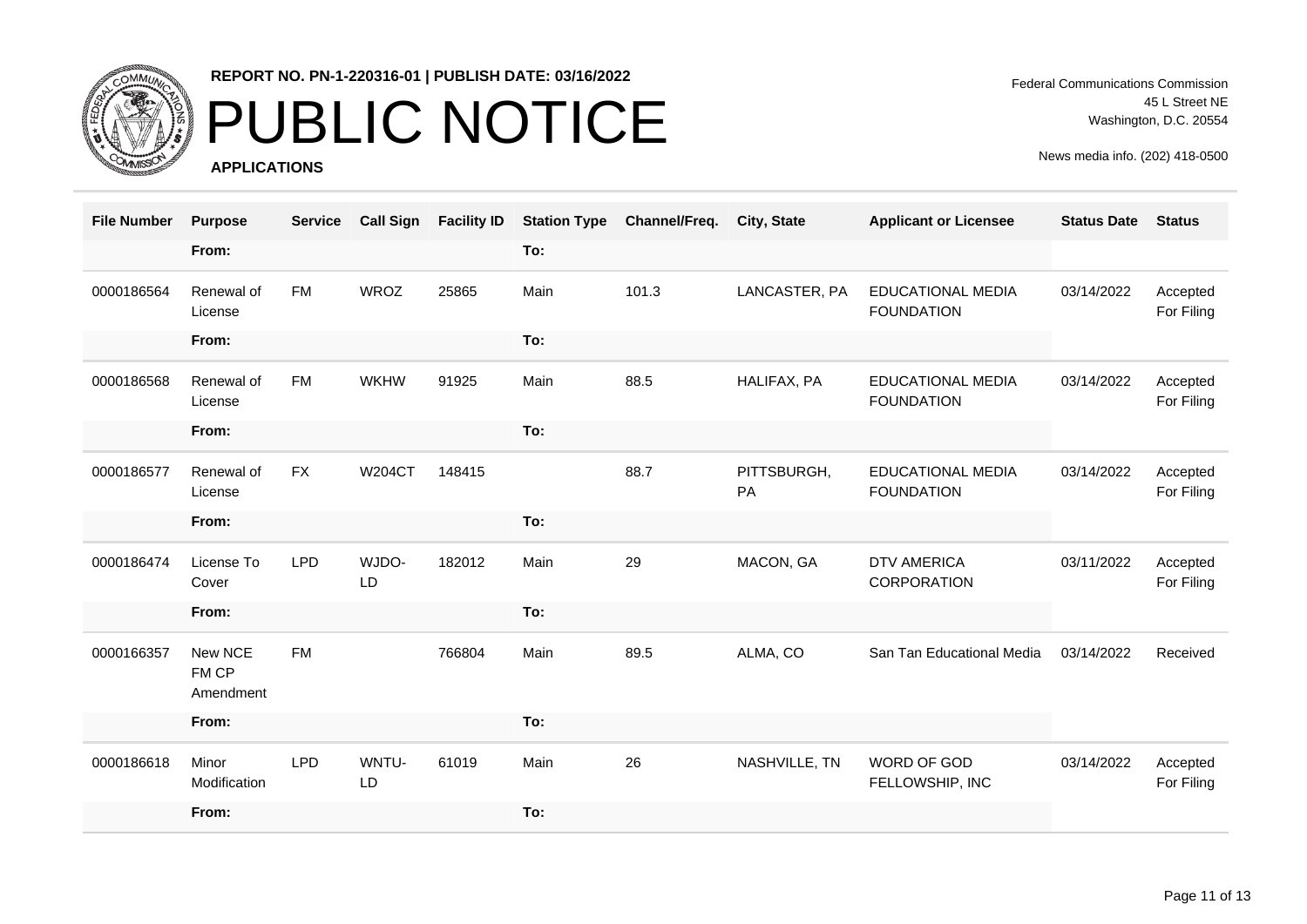

# PUBLIC NOTICE

**APPLICATIONS**

Federal Communications Commission 45 L Street NE Washington, D.C. 20554

| <b>File Number</b> | <b>Purpose</b>                    | <b>Service</b> | <b>Call Sign</b>   | <b>Facility ID</b> | <b>Station Type</b>     | Channel/Freq. | City, State                 | <b>Applicant or Licensee</b>                  | <b>Status Date</b> | <b>Status</b>          |
|--------------------|-----------------------------------|----------------|--------------------|--------------------|-------------------------|---------------|-----------------------------|-----------------------------------------------|--------------------|------------------------|
| 0000186584         | Renewal of<br>License             | <b>FX</b>      | <b>W222BY</b>      | 138520             |                         | 92.3          | LAURELDALE,<br>PA           | EDUCATIONAL MEDIA<br><b>FOUNDATION</b>        | 03/14/2022         | Accepted<br>For Filing |
|                    | From:                             |                |                    |                    | To:                     |               |                             |                                               |                    |                        |
| 0000186566         | Renewal of<br>License             | <b>FM</b>      | <b>WKWP</b>        | 52188              | Main                    | 88.1          | WILLIAMSPORT,<br>PA         | <b>EDUCATIONAL MEDIA</b><br><b>FOUNDATION</b> | 03/14/2022         | Accepted<br>For Filing |
|                    | From:                             |                |                    |                    | To:                     |               |                             |                                               |                    |                        |
| 0000186569         | Renewal of<br>License             | <b>FM</b>      | <b>WKHL</b>        | 12050              | Main                    | 92.1          | PALMYRA, PA                 | <b>EDUCATIONAL MEDIA</b><br><b>FOUNDATION</b> | 03/14/2022         | Accepted<br>For Filing |
|                    | From:                             |                |                    |                    | To:                     |               |                             |                                               |                    |                        |
| 0000185879         | Minor<br>Modification             | <b>FM</b>      | KPSA-<br><b>FM</b> | 29027              | Main                    | 97.9          | LORDSBURG,<br><b>NM</b>     | <b>COCHISE MEDIA</b><br><b>LICENSES LLC</b>   | 03/04/2022         | Accepted<br>For Filing |
|                    | From:                             |                |                    |                    | To:                     |               |                             |                                               |                    |                        |
| 0000186611         | Assignment<br>of<br>Authorization | <b>FX</b>      | <b>W234BH</b>      | 141502             |                         | 94.7          | <b>WEST</b><br>HAZLETON, PA | COLUMBIA FM, INC.                             | 03/14/2022         | Accepted<br>For Filing |
|                    | From: COLUMBIA FM, INC.           |                |                    |                    | To: Southern Belle, LLC |               |                             |                                               |                    |                        |
| 0000186575         | Renewal of<br>License             | <b>FM</b>      | <b>WYRA</b>        | 170184             |                         | 98.5          | CONFLUENCE,<br>PA           | <b>EDUCATIONAL MEDIA</b><br><b>FOUNDATION</b> | 03/14/2022         | Accepted<br>For Filing |
|                    | From:                             |                |                    |                    | To:                     |               |                             |                                               |                    |                        |